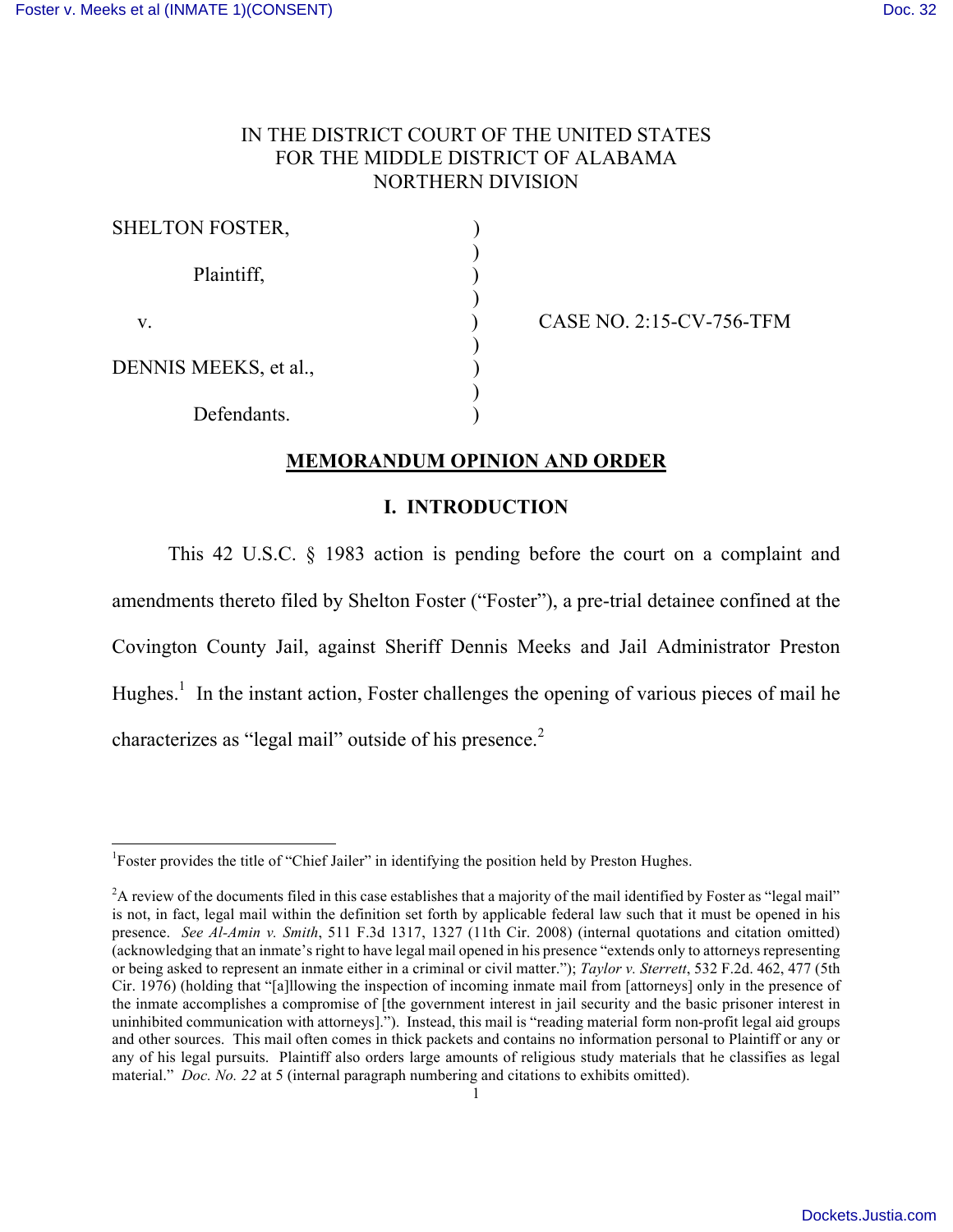The defendants filed a special report, supplemental special report and supporting evidentiary materials addressing the claims presented in the complaint, as amended. In these filings, the defendants deny they acted in violation of Foster's constitutional rights and further argue that this case is due to be dismissed because prior to filing this cause of action Foster failed to properly exhaust an administrative remedy available to him at the Covington County Jail addressing the claims presented in the complaint. The defendants base their exhaustion defense on Foster's failure to properly file a grievance regarding any of the claims raised in the complaint. In support of this assertion, the defendants maintain that the alleged times of the violations referenced by Foster do not correlate with any grievance received from Foster. In addition, the court notes that Foster's references to mail sent to which he did not receive a response are irrelevant to his exhaustion of the jail's grievance procedure regarding the opening of his incoming mail. With respect to the October 3, 2015 grievance Foster submitted as an exhibit to the court, *see Doc. No. 26* at 8, which could relate to his claim alleging the opening of mail on October 1, 2015, the defendants argue that Foster did not file this grievance with jail personnel as it is not in his jail file nor does it contain any notation indicating receipt by jail personnel. *Doc. No. 31* at 3. The defendants further argue that Foster "failed to make any appeal to the Sheriff regarding legal mail [as permitted by the grievance procedure]." *Doc. No. 22* at 8.

Upon receipt of the defendants' special report, the court issued an order providing Foster an opportunity to file a response to the report. This order directed Foster to specifically address "the defendants' assertions that: (1) His claims are due to be dismissed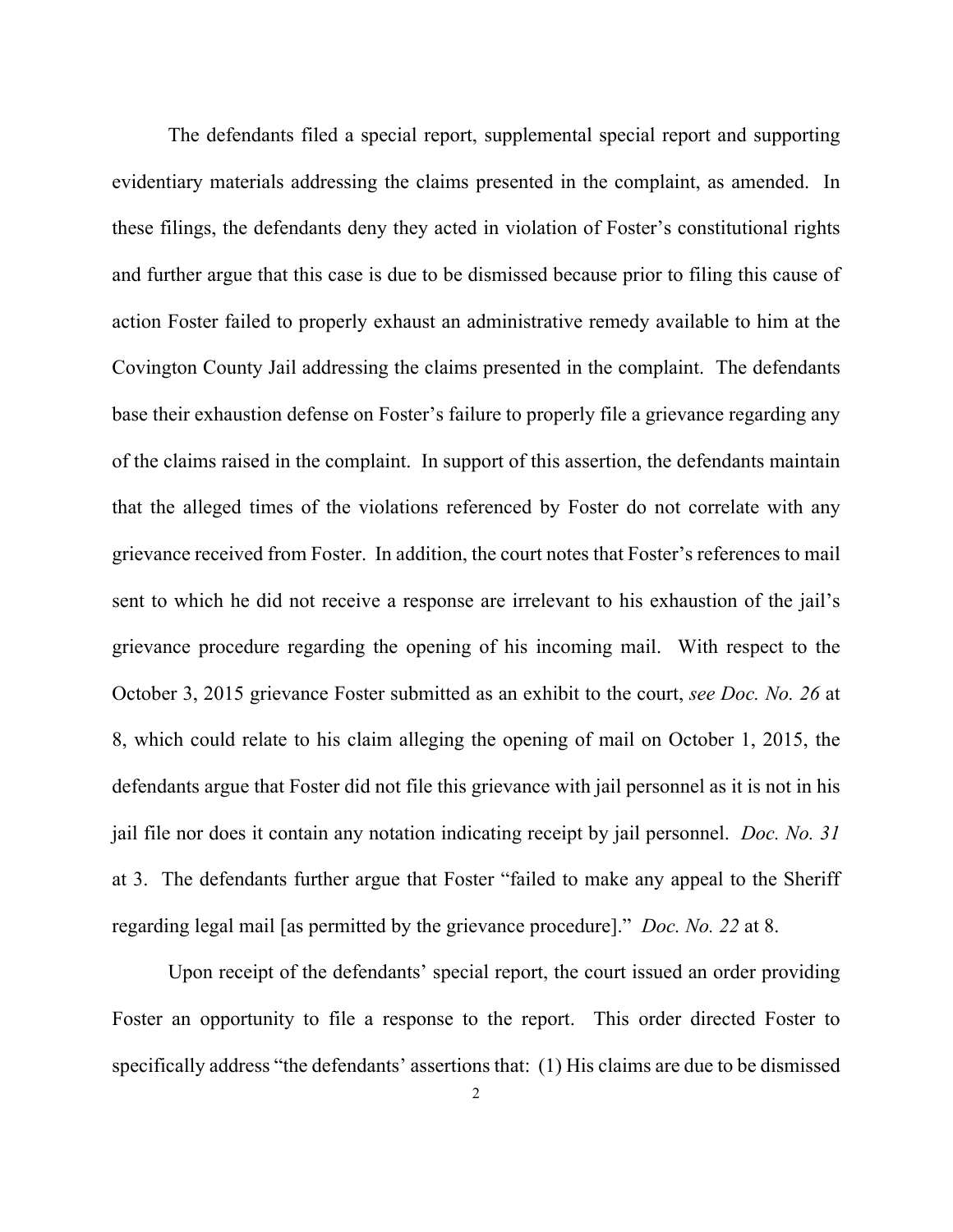because he failed to exhaust his available administrative remedies as required by 42 U.S.C. § 1997e(a) of the Prison Litigation Reform Act ("PLRA") [prior to filing this federal civil action.]" *Doc. No. 23* at 1-2 (footnote and internal citation omitted). The order also advised Foster that his response should be supported by affidavits or statements made under penalty of perjury and/or appropriate other evidentiary materials. *Id*. at 3. The order further cautioned Foster that unless "sufficient legal cause" is shown within ten days of entry of this order "why such action should not be undertaken, . . . the court may at any time [after expiration of the time for his filing a response to the order] and without further notice to the parties (1) treat the special report and any supporting evidentiary materials as a motion to dismiss, and (2) after considering any response as allowed by this order, rule on the motion . . . in accordance with the law." *Id*. 4. On February 11, 2016, Foster filed a response and exhibits in opposition the defendants' report. *Doc. No. 26*.

Based on the plaintiff's response, the court issued an order requiring that the defendants file a supplemental special report addressing the arguments set forth by Foster and provided Foster an opportunity to file a response to the supplemental special report filed by the defendants. *Doc. No. 28*. The defendants filed their supplemental special report on April 5, 2016, in which they argue that none of Foster's arguments or exhibits demonstrate proper exhaustion of the grievance procedure available at the Covington County Jail. Foster filed no other response in opposition to the defendants' reports. Upon a thorough and exhaustive review of the record, the court finds that there is no probative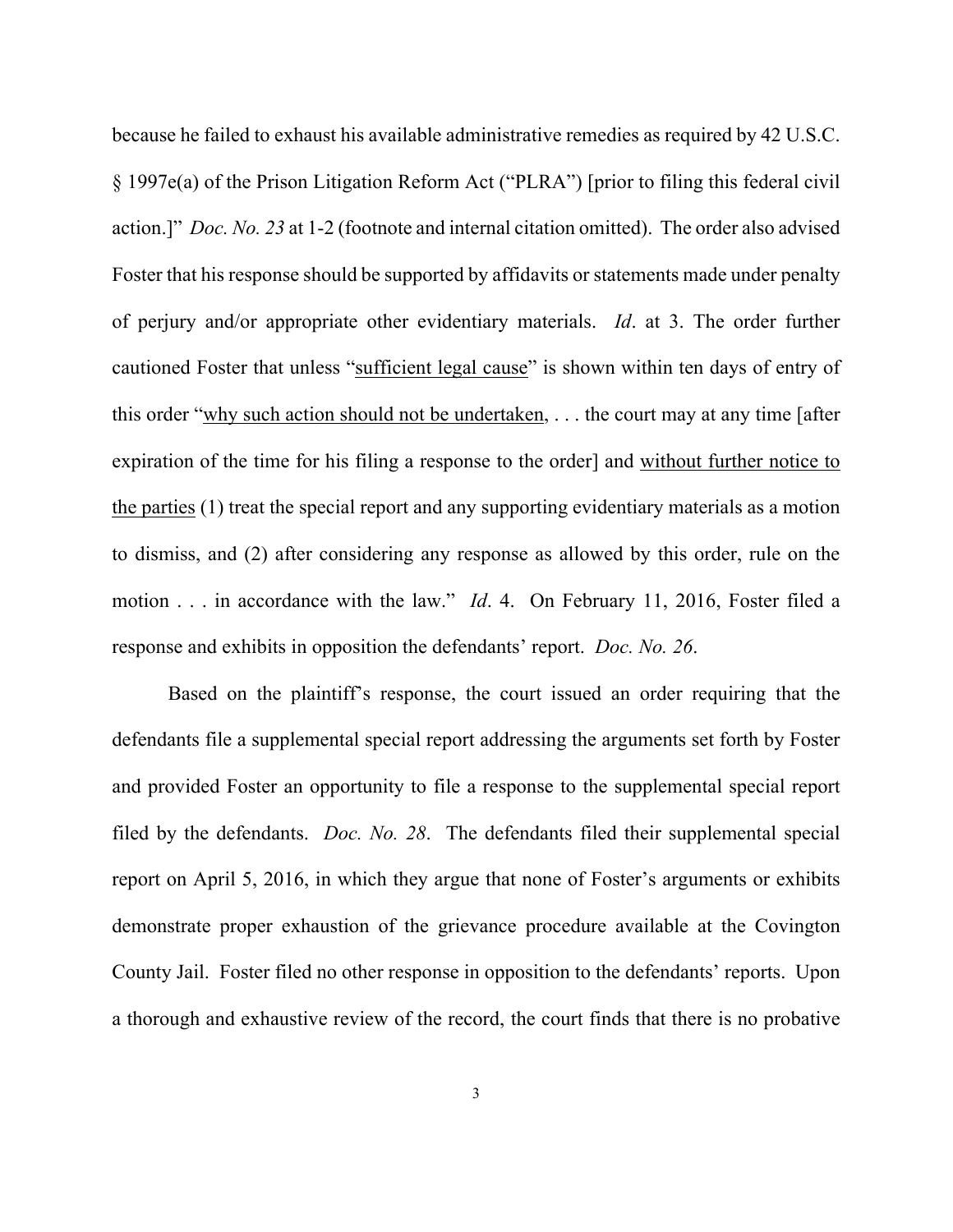evidence to show Foster filed a grievance addressing the claims presented in the instant complaint before filing this civil action.

Pursuant to the orders entered in this case, the court deems it appropriate to treat the reports filed by the defendants as a motion to dismiss with respect to the exhaustion defense. Thus, this case is now pending on the defendants' motion to dismiss. *Bryant v. Rich*, 530 F.3d 1368, 1374-1375 (11th Cir. 2008) (internal quotations omitted) ("[A]n exhaustion defense . . . is not ordinarily the proper subject for a summary judgment [motion]; instead, it should be raised in a motion to dismiss, or be treated as such if raised in a motion for summary judgment."); *Trias v. Florida Dept. of Corrections*, 587 F. App'x 531, 534 (11th Cir. 2014) (holding that the district court properly construed Defendant's "motion for summary judgment as a motion to dismiss for failure to exhaust administrative remedies[.]").

### **II. STANDARD OF REVIEW**

In addressing the exhaustion requirement of 42 U.S.C. § 1997e(a), the Eleventh

### Circuit has

recognized that "[t]he plain language of th[is] statute makes exhaustion a precondition to filing an action in federal court." *Higginbottom v. Carter*, 223 F.3d 1259, 1261 (11th Cir. 2000) (per curiam) (quoting *Freeman v. Francis*, 196 F.3d 641, 643-44 (6th Cir. 1999)). This means that "until such administrative remedies as are available are exhausted," a prisoner is precluded from filing suit in federal court. *See id*. (affirming dismissal of prisoner's civil rights suit for failure to satisfy the mandatory exhaustion requirements of the PLRA); *Harris v. Garner*, 190 F.3d 1279, 1286 (11th Cir. 1999) ("reaffirm[ing] that section 1997e(a) imposes a mandatory requirement on prisoners seeking judicial relief to exhaust their administrative remedies" before *filing* suit in federal court), *modified on*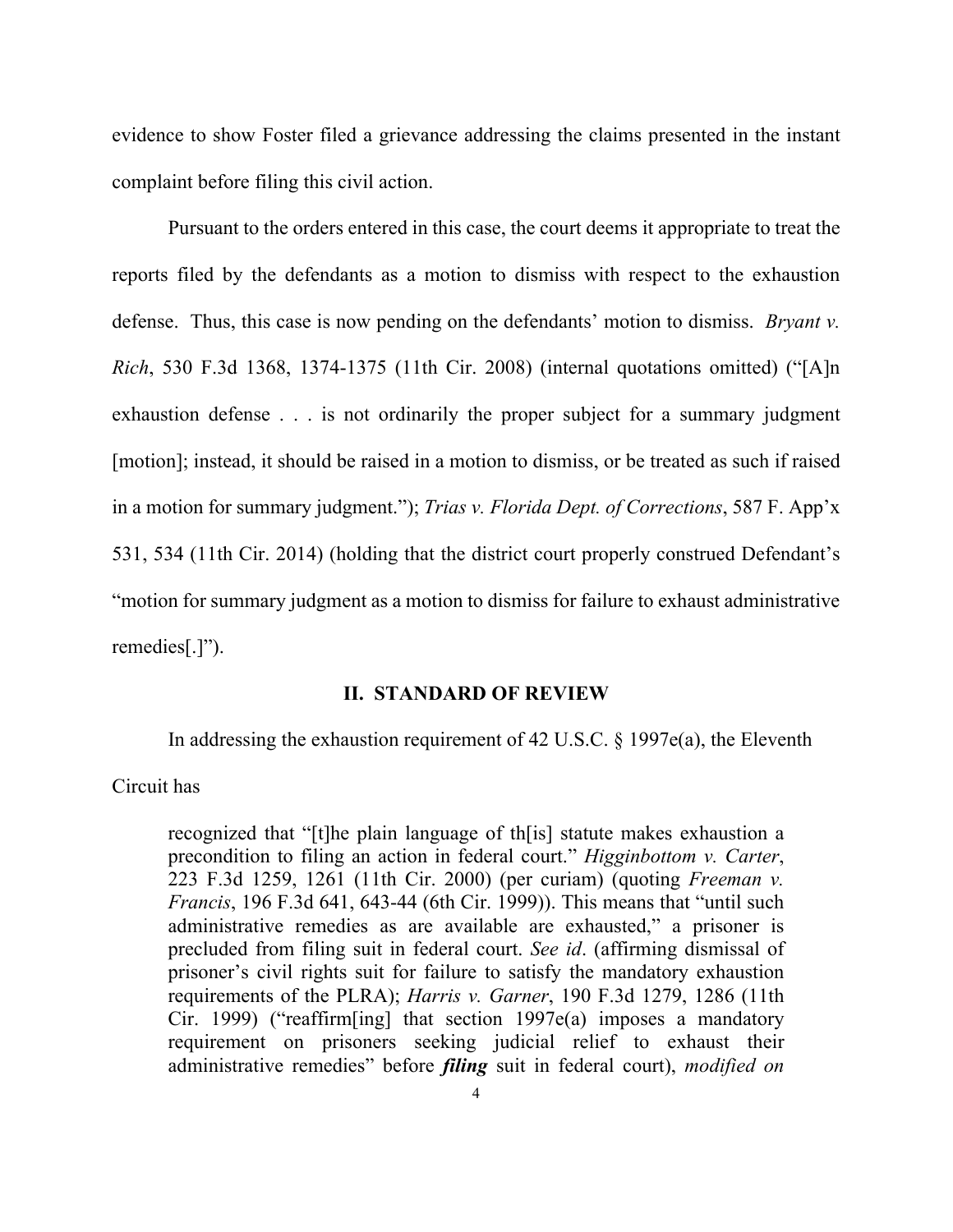*other grounds*, 216 F.3d 970 (11th Cir. 2000) (en banc); *Miller v. Tanner*, 196 F.3d 1190, 1193 (11th Cir. 1999) (holding that under the PLRA's amendments to  $\S$  1997e(a), "[a]n inmate incarcerated in a state prison ... must first comply with the grievance procedures established by the state department of corrections before filing a federal lawsuit under section 1983."); *Harper v. Jenkin*, 179 F.3d 1311, 1312 (11th Cir. 1999) (per curiam) (affirming dismissal of prisoner's civil suit for failure to satisfy the mandatory exhaustion requirements of § 1997e(a)); *Alexander v. Hawk*, 159 F.3d 1321, 1328 (11th Cir. 1998) (affirming dismissal of prisoner's *Bivens* action under § 1997e(a) for failure to exhaust administrative remedies prior to filing suit in federal court).

*Leal v. Georgia Dept. of Corrections*, 254 F.3d 1276, 1279 (11th Cir. 2001) (emphasis in original). The Eleventh Circuit further determined that "the question of exhaustion under the PLRA [is] a 'threshold matter' that [federal courts must] address before considering the merits of the case. *Chandler v. Crosby*, 379 F.3d 1278, 1286 (11th Cir. 2004). Because exhaustion is mandated by the statute, [a federal court has] no discretion to waive this requirement. *Alexander v. Hawk*, 159 F.3d 1321, 1325-26 (11th Cir. 1998)." *Myles v. Miami-Dade County Correctional and Rehabilitation Dept*., 476 F. App'x 364, 366 (11th Cir. 2012). This court must therefore "resolve this issue first." *Id*.

"When deciding whether a prisoner has exhausted his remedies, the court should first consider the plaintiff's and the defendants' versions of the facts, and if they conflict, take the plaintiff's version of the facts as true. 'If in that light, the defendant is entitled to have the complaint dismissed for failure to exhaust administrative remedies, it must be dismissed.' *Turner v. Burnside*, 541 F.3d 1077, 1082 (11th Cir. 2008) (citing *Bryant,* 530 F.3d at 1373-74). If the complaint is not subject to dismissal at this step, then the court should make 'specific findings in order to resolve the disputed factual issues related to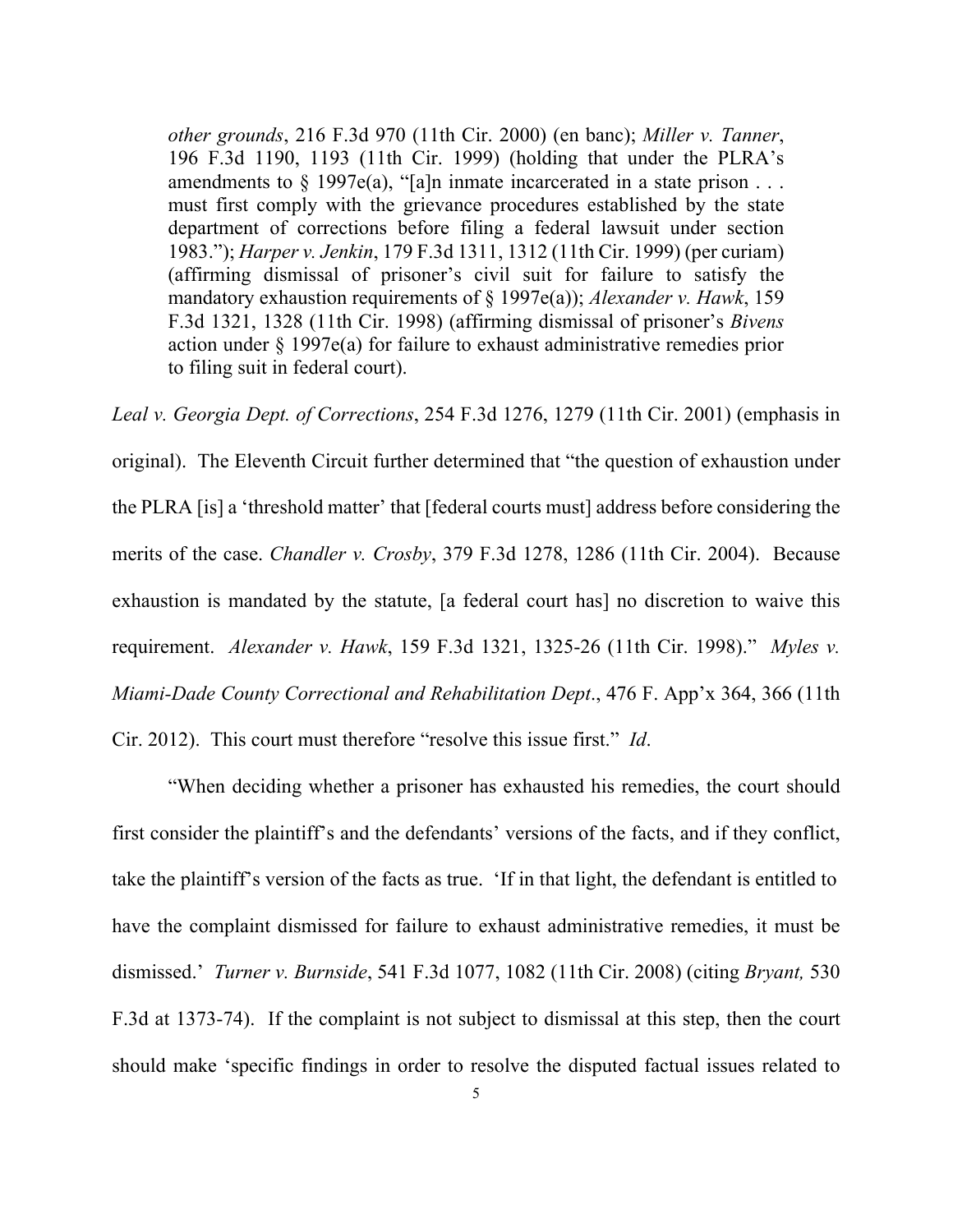exhaustion.' *Id*. (citing *Bryant*, 530 F.3d at 1373-74, 1376)." *Myles*, 476 F. App'x at 366. Consequently, a district court "may resolve disputed factual issues where necessary to the disposition of a motion to dismiss for failure to exhaust [without a hearing]. *See* [*Turne*r, 541 F.3d at 1082]. The judge properly may consider facts outside of the pleadings to resolve a factual dispute as to exhaustion where doing so does not decide the merits, and the parties have a sufficient opportunity to develop the record. *Bryant*, 530 F.3d at 1376." *Trias*, 587 F. App'x at 535. Based on the foregoing, the Eleventh Circuit specifically rejected the argument that "disputed facts as to exhaustion should be decided by a jury" or other trier of fact after a hearing. *Id*.

After review of the complaint, the defendants' special reports, the supplemental report and evidentiary materials filed in support thereof, and the plaintiff's response, the court concludes that the defendants' motion to dismiss is due to be granted.

#### **III. DISCUSSION**

Foster challenges actions taken by jail personnel with respect to incoming mail he deems "legal mail" during his incarceration at the Covington County Jail in 2015. In response to the complaint, the defendants adamantly deny any violation of Foster's constitutional rights and assert that this case is subject to dismissal because Foster failed to properly exhaust the administrative remedy provided at the Covington County Jail prior to filing the instant complaint as required by the Prison Litigation Reform Act ("PLRA"), 42 U.S.C. § 1997e(a).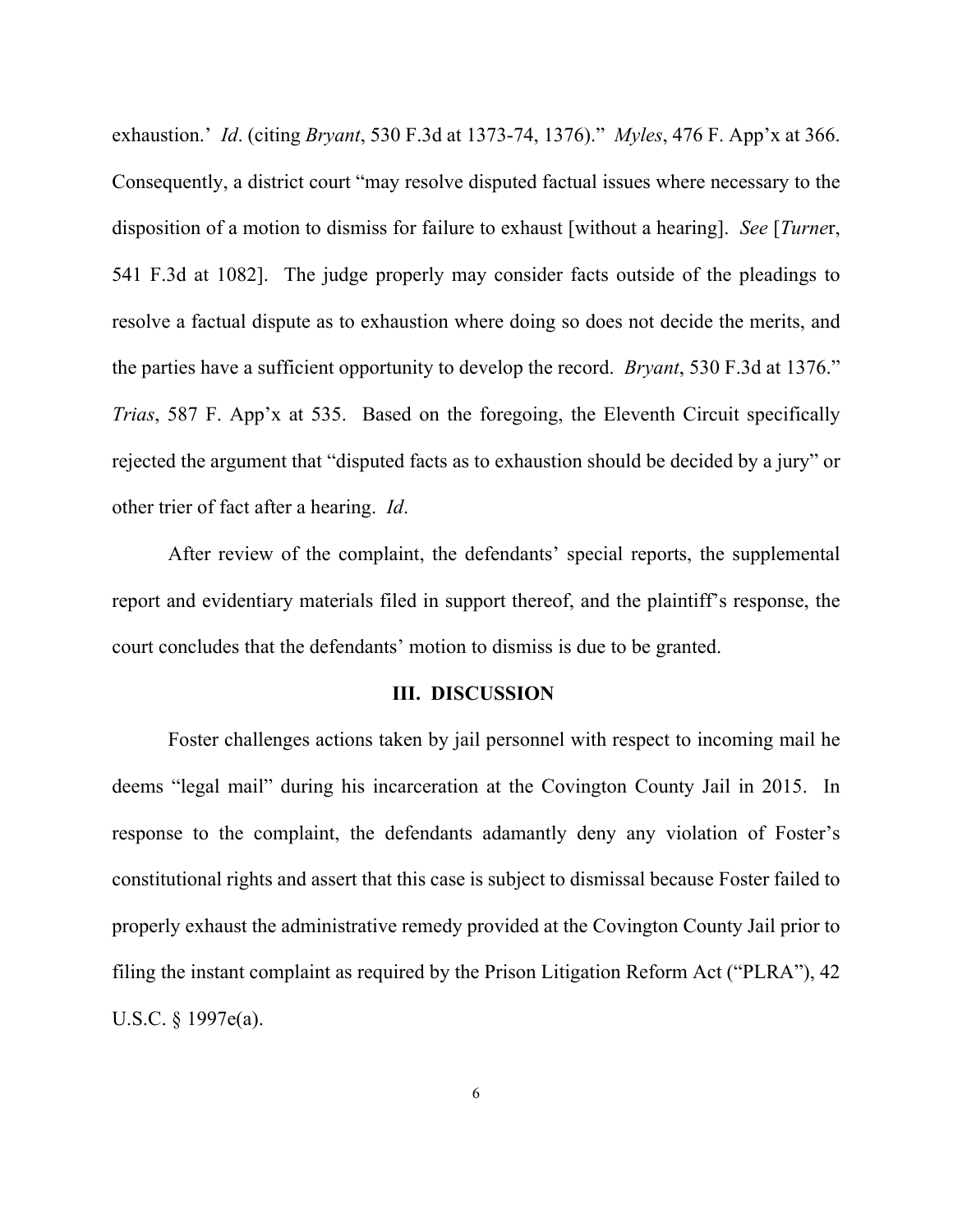The PLRA compels proper exhaustion of available administrative remedies before a prisoner can seek relief in federal court on a § 1983 complaint. Specifically, 42 U.S.C. § 1997e(a) states that "[n]o action shall be brought with respect to prison conditions under section 1983 of this title, or any other Federal law, by a prisoner confined in any jail, prison, or other correctional facility until such administrative remedies as are available are exhausted." "Congress has provided in  $\S$  1997(e)(a) that an inmate must exhaust irrespective of the forms of relief sought and offered through administrative remedies." *Booth v. Churner*, 532 U.S. 731, 741 n.6 (2001). "[T]he PLRA's exhaustion requirement applies to all inmate suits about prison life, whether they involve general circumstances or particular episodes, and whether they allege excessive force or some other wrong." *Porter v. Nussle*, 534 U.S. 516, 532 (2002). Exhaustion of all available administrative remedies is a precondition to litigation and a federal court cannot waive the exhaustion requirement. *Booth*, 532 U.S. at 741; *Alexander v. Hawk*, 159 F.3d 1321, 1325 (11th Cir. 1998); *Woodford v. Ngo*, 548 U.S. 81, 126 S.Ct. 2378 (2006). Moreover, "the PLRA exhaustion requirement requires proper exhaustion." *Woodford*, 548 U.S. at 93, 126 S.Ct. at 2387. "Proper exhaustion demands compliance with an Agency's deadlines and other critical procedural rules [as a precondition to filing suit in federal court] because no adjudicative system can function effectively without imposing some orderly structure on the courts of its proceedings. . . . Construing § 1997e(a) to require proper exhaustion . . . fits with the general scheme of the PLRA, whereas [a contrary] interpretation [allowing an inmate to bring suit in federal court once administrative remedies are no longer available] would turn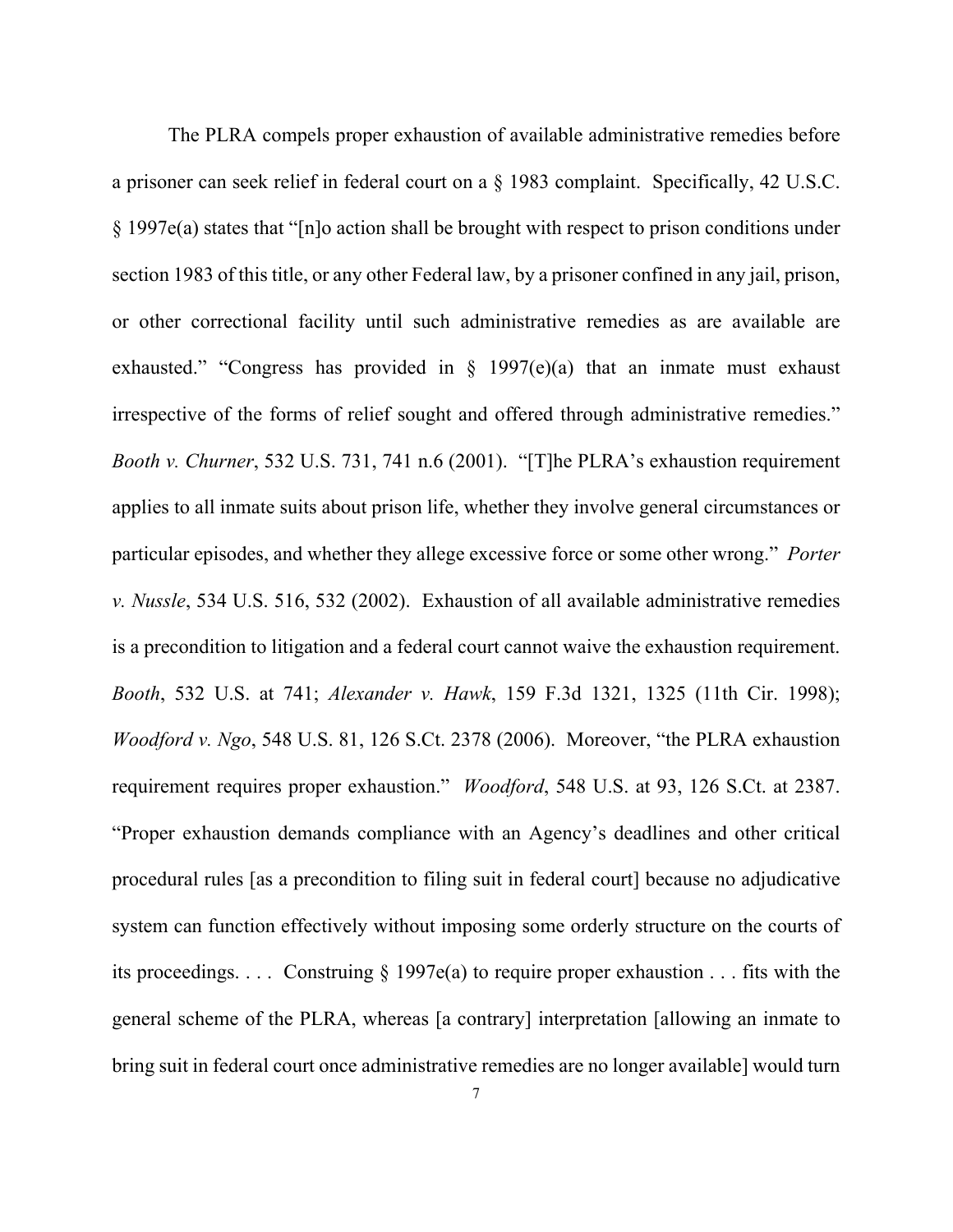that provision into a largely useless appendage." 548 U.S. at 90-91, 93, 126 S.Ct. at 2386- 2387. The Supreme Court reasoned that because proper exhaustion of administrative remedies is necessary an inmate cannot "satisfy the Prison Litigation Reform Act's exhaustion requirement . . . by filing an untimely or otherwise procedurally defective administrative grievance or appeal[,]" or by effectively bypassing the administrative process simply by waiting until the grievance procedure is no longer available to him. 548 U.S. at 83-84, 126 S.Ct. at 2382; *Bryant*, 530 F3d at 1378 (citation omitted) ("To exhaust administrative remedies in accordance with the PLRA, prisoners must 'properly take each step within the administrative process.'"); *Johnson v. Meadows*, 418 F.3d 1152, 1157 (11th Cir. 2005) (inmate who files an untimely grievance or simply spurns the administrative process until it is no longer available fails to satisfy the exhaustion requirement of the PLRA); *Higginbottom*, 223 F.3d at 1261 (inmate's belief that administrative procedures are futile or needless does not excuse the exhaustion requirement). "The only facts pertinent to determining whether a prisoner has satisfied the PLRA's exhaustion requirement are those that existed when he filed his original complaint." *Smith v. Terry*, 491 F. App'x 81, 83 (11th Cir. 2012) (per curiam).

It is undisputed that the Covington County Jail provides an administrative remedy for inmate complaints in the form of an inmate grievance procedure. *See Doc. No. 22-6* at 2. The grievance procedure allows an inmate to submit grievances to the Jail Administrator with respect to matters/conditions occurring at the Covington County Jail. The procedure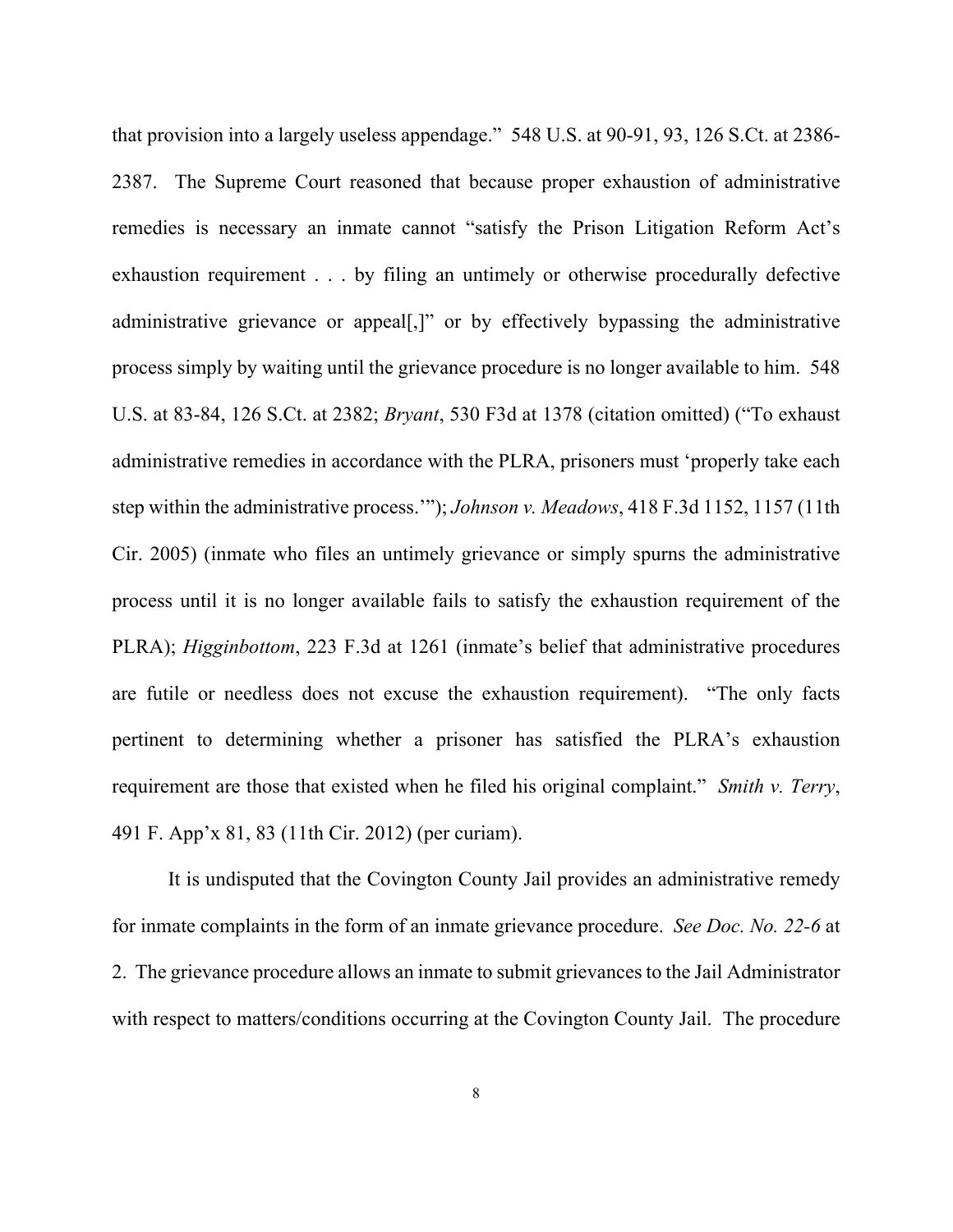further directs that "each grievance will receive a response." *Id*. The relevant portion of

the grievance procedure provides as follows:

Inmates must file a completed grievance form within 7 days from the date of the occurrence upon which the grievance is based.

Completed grievance forms will be delivered to the Jail Administrator who will respond to the grievance.

The grievance response to the inmate will be in writing.

Once the grievance has been answered by the Jail Administrator a copy of the answered grievance will be made and returned to the inmate with the original grievance being placed in the Inmate's file.

The decision of the Jail Administrator may be appealed to the Sheriff in writing within seventy-two hours of the receipt of the grievance decision.

Whole block grievances will not be accepted or answered. All grievances must come from individual inmates.

*Id*.

The court has undertaken of a review of the record and finds that Foster did not submit a grievance addressing any of the claims presented to this court as permitted by the jail's grievance procedure *prior* to filing this cause of action. Thus, the court concludes that Foster failed to properly exhaust an administrative remedy available to him during his confinement in the Covington County Jail before seeking federal relief, a precondition to proceeding in this court on his claims. The time period afforded for utilizing the grievance procedure with respect to the claims raised by Foster has long since expired. Finally, any grievance which Foster may have filed after initiation of this federal cause of action has no bearing on his proper exhaustion of the administrative remedy provided at the Covington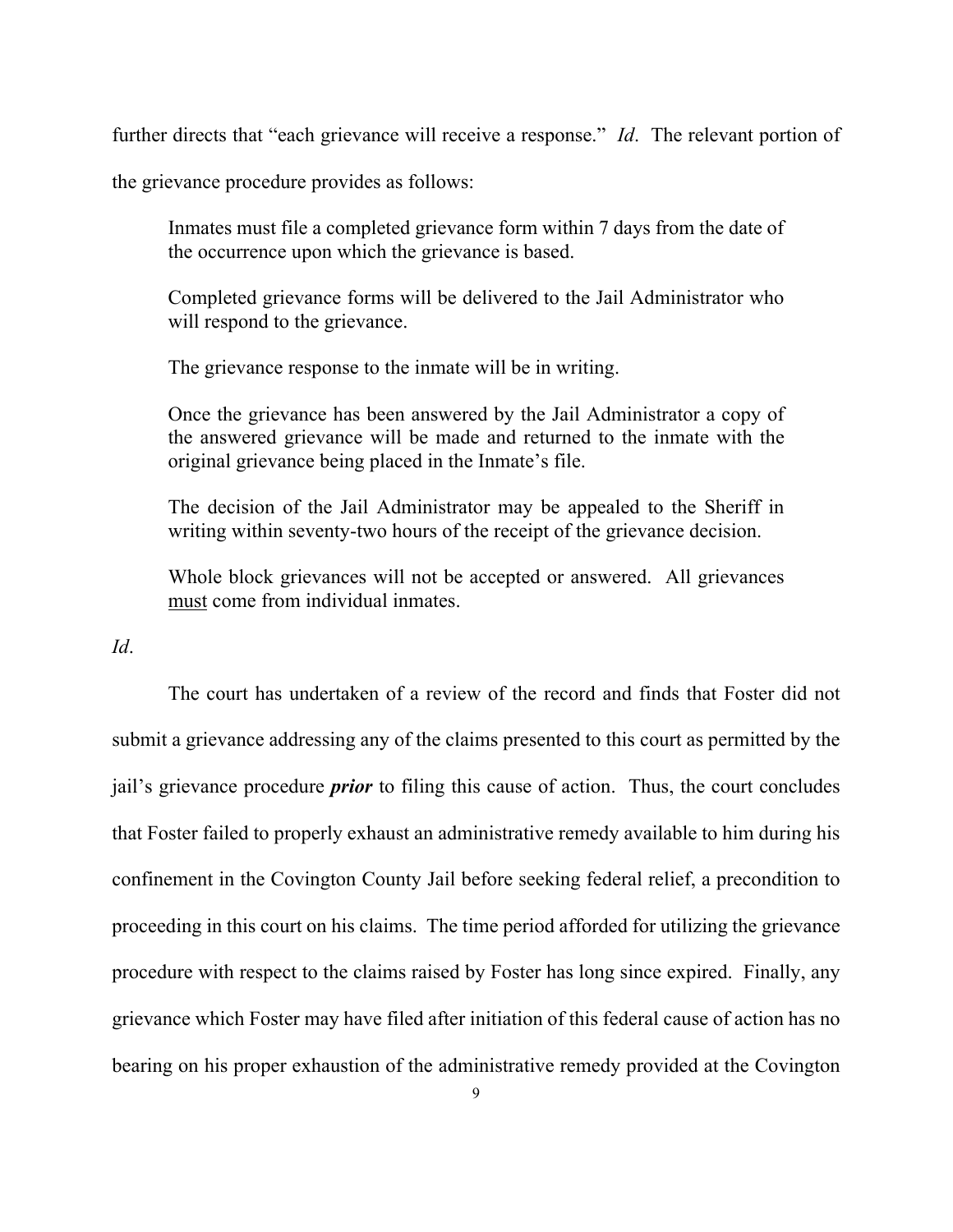County Jail. *Terry*, 491 F. App'x at 83. Foster has therefore failed to establish his proper exhaustion of the jail's inmate grievance procedure prior to filing this case and has not set forth any circumstances which justify his failure to do so.

Under the circumstances of this case, the court concludes that dismissal with prejudice is appropriate. *Bryant*, 530 F.3d at 1375 n.1 (acknowledging that where administrative remedies are clearly time barred or otherwise infeasible inmate's failure to exhaust may "correctly result in a dismissal with prejudice."); *Marsh v. Jones*, 53 F.3d 707, 710 (5th Cir. 1995) ("Without the prospect of a dismissal with prejudice, a prisoner could evade the exhaustion requirement by filing no administrative grievance or by intentionally filing an untimely one, thereby foreclosing administrative remedies and gaining access to a federal forum without exhausting administrative remedies."); *Johnson*, 418 F.3d at 1159 (relying on *Marsh* to find that inmate's civil action was subject to dismissal "for failure to exhaust administrative remedies" where he filed grievance "out-of-time and without good cause" for failing to file timely grievance); *Berry v. Kerik*, 366 F.3d 85, 88 (2nd Cir. 2004) (footnotes omitted) (indicating inmate's "federal lawsuits . . . properly dismissed with prejudice" where previously available "administrative remedies have become unavailable after prisoner had ample opportunity to use them and no special circumstances justified failure to exhaust.").

### **IV. CONCLUSION**

Accordingly, it is ORDERED that: